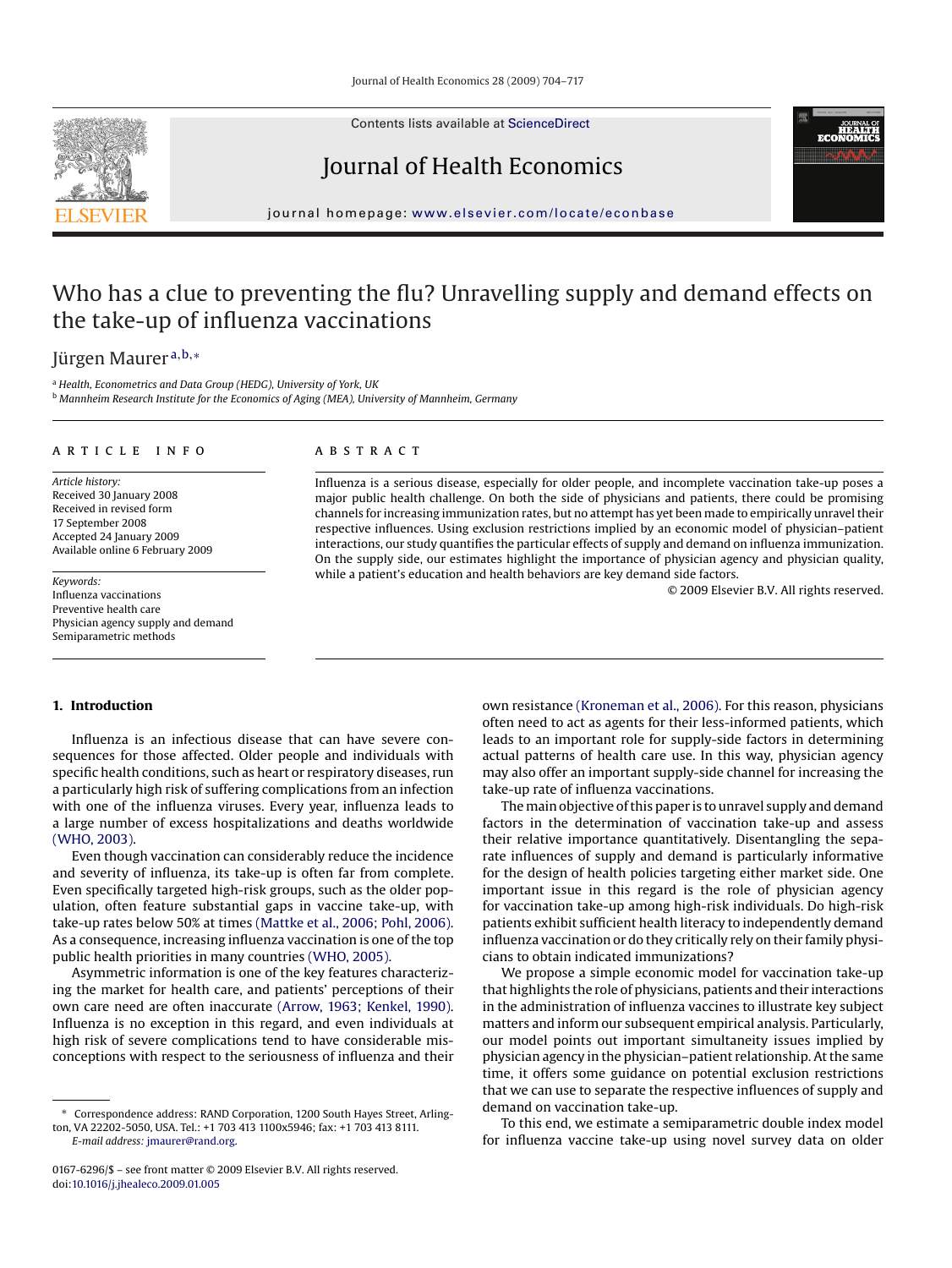individuals in Germany. Specifically, our econometric model features two distinct indices, one for supply and one for demand. Using exclusion restrictions implied by an illustrative theoretical model, we are able to separate structural supply and demand effects as well as quantify the impact of various micro-level factors on vaccination take-up. Importantly, our model also allows us to identify the exact pathway through which key health-related risk characteristics of the patients, such as age or background health, affect the conditional probability of getting vaccinated. We can therefore gauge the extent of physician agency in vaccination decisions based on our estimation results.

The remainder of the paper is organized as follows: Section 2 briefly reviews some non-technical background material on influenza, influenza vaccination and potential barriers to comprehensive immunization coverage. Section [3](#page--1-0) presents our illustrative model of patient–physician interactions, which guides our empirical investigation. The corresponding econometric framework is detailed in Section [4.](#page--1-0) This section describes the most important aspects of our semiparametric estimation procedure and gives a detailed discussion of how we define structural effects of supply and demand. Section [5](#page--1-0) describes the data underlying our analysis as well as the exact specification of our empirical model. Section [6](#page--1-0) presents our estimation results, with Section [7](#page--1-0) concluding the paper.

### **2. Background**

Influenza is a common seasonal infection with one of the influenza viruses. In the Northern hemisphere, the influenza season typically ranges from November to around May, as virus circulation normally peaks during the winter period. Although influenza may affect people of all ages, it tends to be particularly serious in older individuals for whom it often leads to severe complications such as pneumonia, markedly increased chances of hospitalization or even death. In Germany, influenza-associated excess mortality amounted to an average of around 13,600 deaths per influenza season during 1990–2001 [\(Zucs et al., 2005\). R](#page--1-0)eflecting this relatively high death toll, the combined category of "influenza and pneumonia" commonly ranks among the top 10 causes of death, and most of these deaths occur in the older population [\(Statistisches](#page--1-0) [Bundesamt, 2006\).](#page--1-0) 1

Influenza vaccination constitutes the primary policy tool for reducing influenza virus circulation as well as preventing infections and their associated complications [\(CDC, 2007\). T](#page--1-0)he influenza vaccine is mostly administered via so-called flu shots, which are typically injected in the patient's arm. The vaccine thereby consists of three season-specific inactivated influenza viruses. The exact composition of the vaccine changes each year based on projections about which types and strains of viruses are most likely to circulate in the upcoming flu season. As influenza viruses undergo antigenic drift, revaccinations are required each year a new. October is the preferred month for vaccination take-up, since it takes about 2 weeks for the body to develop sufficient antibodies for effective influenza protection.

Influenza vaccinations are generally deemed efficacious and cost-effective, especially when targeted at persons who are at high risk of complications.2 Although the exact degree of protection depends on the age and immunocompetence of the vaccine recipient as well as on the match between vaccine and actual virus circulation, flu shots lead to considerably lower incidence rates of influenza as well as to a substantial mitigation of its adverse consequences in case of infection. Specifically, while vaccination prevents influenza among 70–90% of healthy adults age  $<$  65, its efficacy tends to be somewhat lower (around 50%) for older people. Yet, beyond this (still substantial) reduction in the probability of getting the flu, it has been shown that the vaccine may prevent up to 70% of hospitalizations due to pneumonia and influenza, in addition to preventing other secondary complications and death among older adults. In fact, influenza vaccination is often regarded as especially cost-effective for the older population, as its reduced efficacy is more than compensated by the large reductions in hospitalizations and mortality for this population group.

Although there appear to be no universally accepted recommendations for influenza vaccination use, most official agencies base their advice on criteria related to age and the prevalence of other major risk factors for disease complications, such as chronic cardiovascular or respiratory diseases or diabetes [\(CDC, 2007; RKI, 2007;](#page--1-0) [WHO, 2005\).](#page--1-0)<sup>3</sup> In Germany, the "permanent commission on vaccination" (Ständige Impfkommission, STIKO), which gives advice to the German states on issues related to infectious diseases and vaccination, recommends influenza vaccinations for all individuals aged 60+ and other persons suffering from any high-risk condition. However, not all 16 German states follow the STIKO in their official vaccination recommendations. For example, the relatively large state of Baden-Württemberg recommends influenza vaccinations for all inhabitants regardless of age and background health.

While some health insurance companies tie vaccination coverage to the STIKO recommendations, most insurers reimburse all expenditures on influenza vaccinations as "voluntary benefits" (freiwillige Satzungsleistungen). As health insurance is nearly universal in Germany, this essentially means that in the vast majority of cases, none of the financial costs of influenza vaccinations are to be borne by the patients. Moreover, patients are also exempt from any practice user fees, as these do not apply to purely preventive doctor visits. In most cases, influenza vaccinations are therefore free of any charge to the patient [\(Szecsenyi, 2005\).](#page--1-0) 4

The main providers of influenza vaccinations in Germany are family physicians, who get reimbursed for administering influenza vaccinations. More than 80% of the German people report to have a regular family physician [\(Szecsenyi, 2005\), w](#page--1-0)ith an even larger fraction among the older population.<sup>5</sup> Patients usually have more or less regular contacts with their respective physicians, who also play an important role in chronic disease monitoring and management as well as initial contact points for entering the health care system (even if generally not acting as formal gatekeepers).6

Despite the broad indication of influenza immunizations and their general availability at no (financial) cost to the patient, vac-

 $1$  By and large, influenza epidemiology and associated mortality patterns seem camparable across most industrialized countries. The United States, for example, featured approximately 36,000 deaths per influenza season during 1990–1999, with more than 90% of these deaths concentrated among persons aged 65 and older [\(CDC,](#page--1-0) [2007\).](#page--1-0)

<sup>&</sup>lt;sup>2</sup> See for example [CDC \(2007\)](#page--1-0) or [WHO \(2005\)](#page--1-0) for an overview and further references regarding the efficacy and cost-effectiveness of influenza vaccinations.

<sup>3</sup> In addition to pure medical criteria, recommendations often also indicate vaccination take-up for persons dealing with high-risk individuals, such as care-givers or healthcare workers. Yet, our study will exclusively focus on medical considerations, as these appear most relevant for individual (utility maximizing) take-up decisions of older people.

<sup>4</sup> For the small minority of patients that do not have any influenza vaccination coverage, associated financial costs of vaccination would be around EUR 20–30.

For example, among German respondents aged  $50+$  of the first wave of the Survey of Health, Ageing and Retirement in Europe (SHARE), 95% of individuals state that they have a regular family physician.

<sup>6</sup> In the German SHARE sample, more than 85% of all respondents report at least one visit to a family physician within the last 12 months.